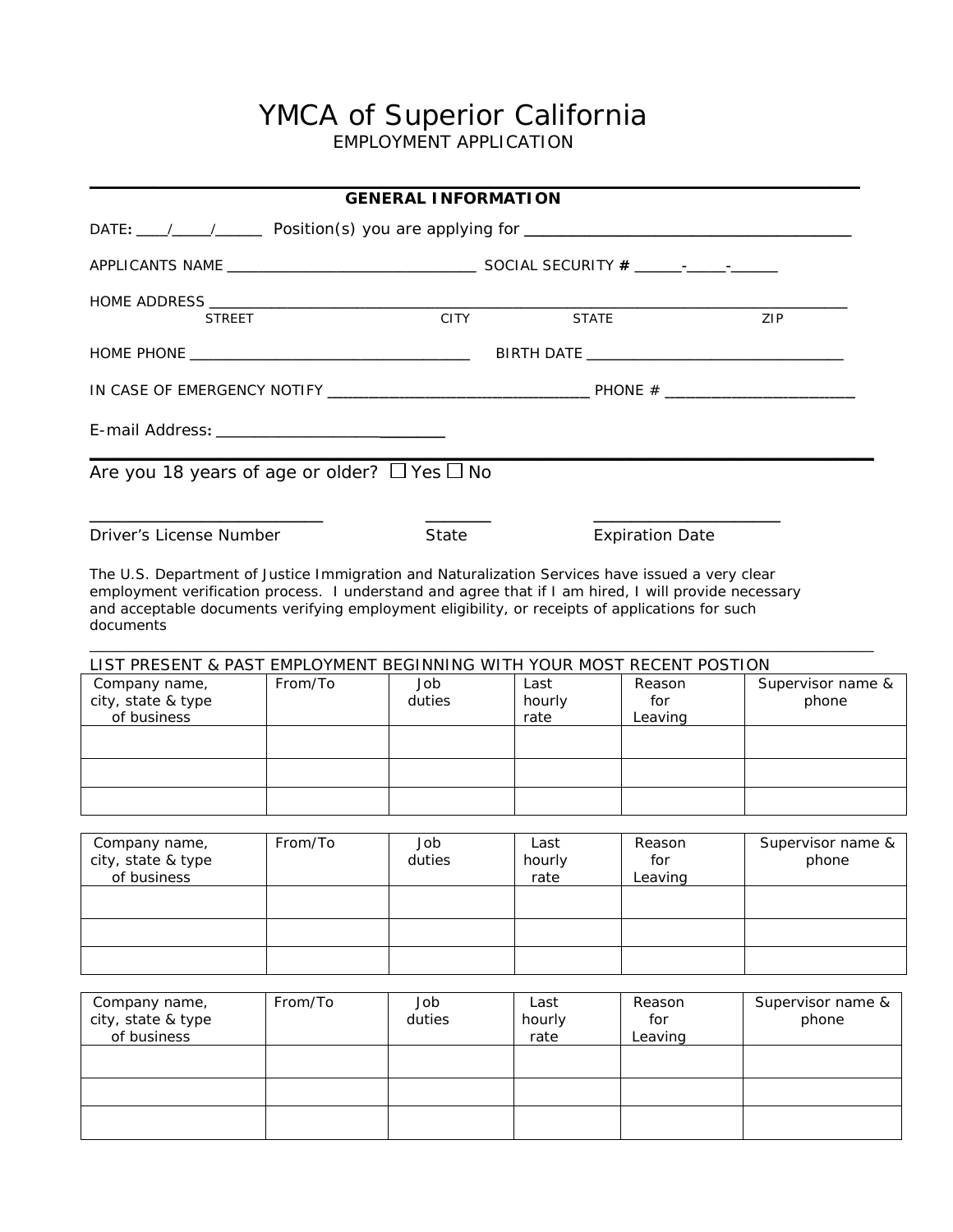|      | References: |       |              |
|------|-------------|-------|--------------|
| Name | Address     | Phone | Relationship |
|      |             |       |              |
|      |             |       |              |
|      |             |       |              |
|      |             |       |              |

## Education**:**

|             | Name/City/State | Course of study | Year completed        | Graduate?            | Diploma/Degree |
|-------------|-----------------|-----------------|-----------------------|----------------------|----------------|
| High School |                 |                 | $1 \t2 \t3 \t4$       | $\Box$ Yes $\Box$ No |                |
| College     |                 |                 | 2 3 4                 | $\Box$ Yes $\Box$ No |                |
| Other       |                 |                 | 2 3<br>$\overline{4}$ | $\Box$ Yes $\Box$ No |                |

### **CERTIFICATIONS**

|            |            | Are you currently certified in any of the following? If so, please list the expiration date(s). |     |           |
|------------|------------|-------------------------------------------------------------------------------------------------|-----|-----------|
| <b>CPR</b> |            | CPR-PR _______ First Aid _______ Lifeguard________                                              | AED | Oxy Admin |
| WSI        | <b>CDL</b> |                                                                                                 |     |           |

Have you ever participated in the YMCA Retirement Fund?  $\Box$  Yes  $\Box$  No Have you previously worked for the YMCA of Superior California?  $\square$  Yes  $\square$  No

The facts set forth in my application for employment are true and complete.

I understand that if employed, false information on this form or failure to disclose material facts will be considered grounds for discharge.

I understand that in the event of employment, my employment shall be for no specified term and may be terminated at the will of the YMCA or myself at any time.

I further understand that, if employed, I am required to abide by all established polices and procedures of the YMCA of Superior California.

| Signature of Application                                                                            | Date                                                                                                                                                                                                                                       |
|-----------------------------------------------------------------------------------------------------|--------------------------------------------------------------------------------------------------------------------------------------------------------------------------------------------------------------------------------------------|
| provide us the information needed to comply with federal record keeping and reporting requirements. | It is our association's policy to provide equal employment opportunity to all persons regardless of age, sex, race,<br>color, religion or national origin. Your assistance in voluntarily completing this portion of your application will |
| Male<br>Female                                                                                      |                                                                                                                                                                                                                                            |
| Black/African American<br>Caucasian                                                                 | Hispanic or Latino<br>Asian                                                                                                                                                                                                                |
| American Indian or Alaska Native                                                                    | Native Hawaiian or other Pacific Islander                                                                                                                                                                                                  |
| Two or more races                                                                                   |                                                                                                                                                                                                                                            |